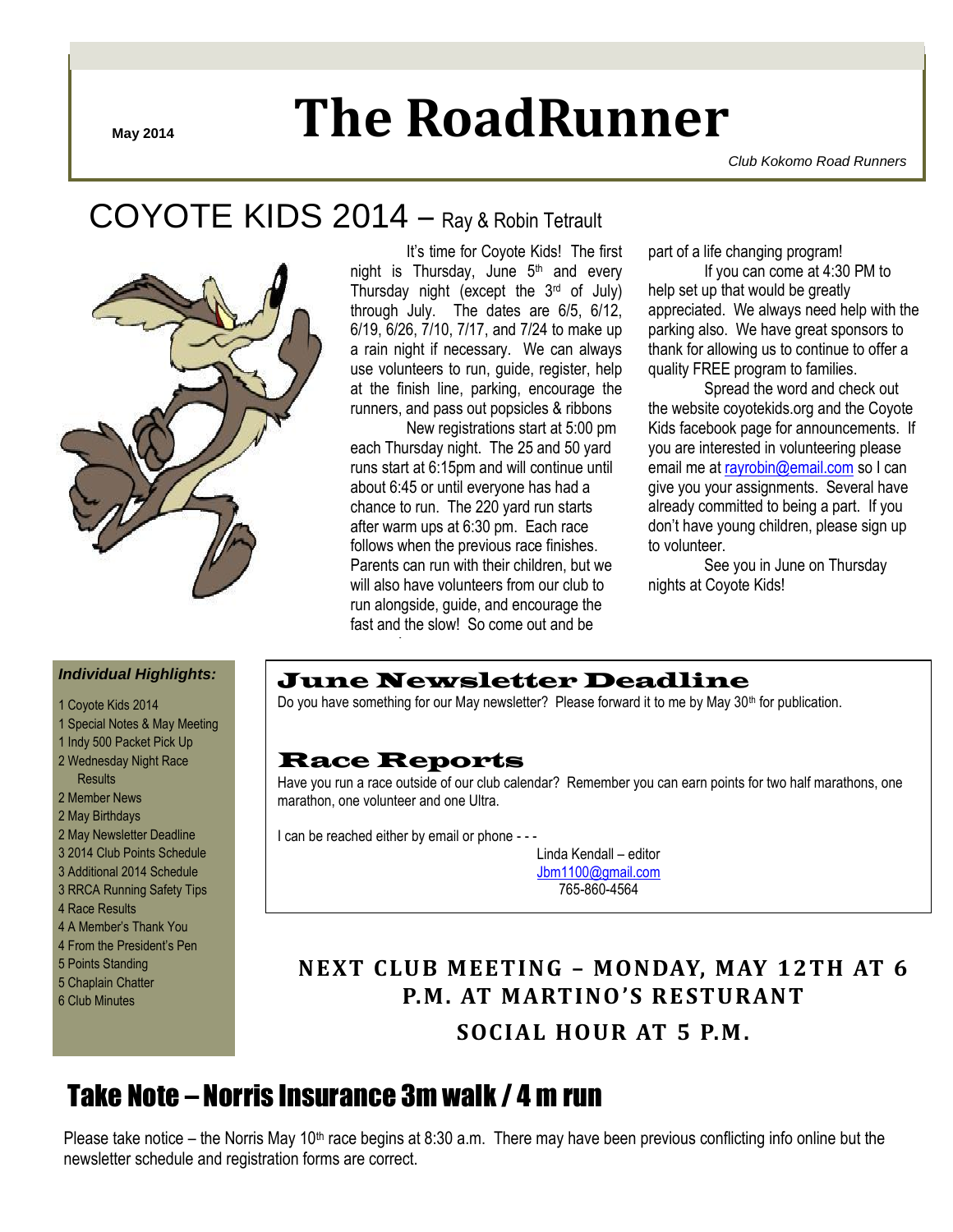# Wednesday Night Race Results

**Jackie Sanders Miracle Mile Wednesday, April 2, 2014 Highland Park Walk/Bike Path** 1. Parker Jones 5:21 2. Max White 5:30 3. Charlie Skoog 9:00 4. Ray Tetrault 9:03 5. Kevin Campbell 9:17 6. Robin Tetrault 9:47 7. Ken Huston 9:55 8. Melisa Jones 10:55 9. Bruce Savage 11:04 10. Dorian Gray 12:18 11. Jerry Leach 14:21 12. Shirley Bugher 15:22 **Joe Kidd Rangel 5K Old Ben/Highland Park 5K**  1. Riley Jones 24:16 2. Gwen Grimes 24:16 3. Parker Jones 24:16 4. Phil Rozzi 24:43 5. Charlie Skoog 30:01 6. John Cleaver 30:27 7. Vern Keller 31:34 8. Zoe Hubbard 32:22 9. Ann Hubbard 32:23 10. Mary Barnes 38:13 11. Sue Keller 45:15 **Jackie Sanders Miracle Mile Wednesday, April 9, 2014 Highland Park Walk/Bike Path** 1. Parker Jones 5:29 2. Sam Grant 6:40 3. Corey Moore 7:53 4. Hannah Moore 7:58 5. Ron Moore 7:59 6. Rosellen Connolly 8:33 7. Rob Shanks 8:45 8. Cara McKellar 8:48 9. Jennifer Miller 9:07 10. Kayla Bullock 9:10 11. Kevin Campbell 9:23 12. Charlie Skoog 9:44 13. Ken Huston 9:51 14. Arianna Shanks 10:35 15. Ashley Shanks 10:37 16. Bruce Savage 11:15 17. ArianaGetts 11:33 18. Kobi Moore 11:51 19. Tami Moore 11:52 20. Geana Moore 12:08 21. Jeff Freeman 12:58 22. Jerry Leach 14:33 23. Joe Yeagle 15:02 24. Kelsey Townsend 17:19 25. Wesley Townsend 22:51 26. Terry Townsend 22:51 **Joe Kidd Rangel 5K Old Ben/Highland Park 5K**  1. Parker Jones 23:58 2. Gwen Grimes 23:59 7. Ashley Shanks 28:37 8. Charlie Skoog 29:34 9. Jennifer Miller 31:15 **Course**

10. Kelsey Kennedy 31:39 11. Vern Keller 32:28 12. Anna Bullock 37:59 13. Audrey Miller 38:00 14. Sheree Bullock 38:23 15. Valerie Miller 40:15 16. Jeff Freeman 41:44 17. Sue Keller 43:41 **Jackie Sanders Miracle Mile Wednesday, April 16, 2014 Highland Park Walk/Bike Path** 1. Parker Jones 6:27 2. Andrew Doran 6:33 3. Gwen Grimes 6:38 4. Rosellen Connolly 8:14 5. Charlie Skoog 8:30 6. Emily West 8:46 7. Kevin Campbell 9:52 8. Ken Huston 9:58 9. Joe Yeagle 11:13 10. Mary Barnes 11:25 11. Max Elmore 11:53 12. Ron Word 12:47 13. Jeff Freeman 13:14 14. Terry Townsend 14:41 15. Jerry Leach 14:52 16. Melisa Jones 16:09 17. Jana Skoog 16:09 18. Jeanine Elmore 16:17 19. Shirley Bugher 16:38 **Joe Kidd Rangel 5K Old Ben/Highland Park 5K**  1. Charley Werst 22:34 2. Parker Jones 22:50 3. Gwen Grimes 22:55 4. Charlie Skoog 27:28 5. Kayla Bullock 28:21 6. Mike Daugherty 28:55 7. Vern Keller 33:05 8. Dorian Gray 38:11 9. Mary Barnes 38:13 10. Jeff Freeman 41:24 11. Sue Keller 45:00 12. Kelsey Townsend 45:52 **Jackie Sanders Miracle Mile Wednesday, April 23, 2014 Highland Park Walk/Bike Path** 1. Parker Jones 5:27 2. John Anderson 6:37 3. Riley Jones 7:35 4. Gwen Grimes 7:35 5. Rosellen Connolly 8:14 6. Alex Anderson 8:08 7. Jacob VanHorn 8:18 8. Kayla Bullock 8:34 9. John Cleaver 8:40 10. Rosellen Connolly 8:48 11. Anna Bullock 9:34 12. Sheree Bullock 9:38 13. Ken Huston 9:51

14. Kevin Campbell 9:51 15. Melissa Jones 10:51 16. Bruce Savage 10:56 17. Mary Barnes 11:24 18. Max Elmore 11:52 19. Jeff Freeman 12:00 20. Ron Greene 12:07 21. Shirley Bugher 16:07 22. Jeanine Elmore 17:08 23. Carol Savage 17:12

### **Joe Kidd Rangel 5K**

**Old Ben/Highland Park 5K Course** 1. Parker Jones 22:51 2. Ron Greene 22:52 3. Gwen Grimes 24:45 4. John Cleaver 27:53 5. Mike Daugherty 27:58 6. Cara McKellar 28:17 7. Kayla Bullock 28:19 8. Rosellen Connolly 28:45 9. Anna Bullock 31:19 10. Sheree Bullock 31:33 11Vern Keller 31:44 12 Dorian Gray 36:50 13. Mary Barnes 38:01 14. Jeff Freeman 39:32 15. Sue Keller 46:54

#### **Jackie Sanders Miracle Mile Wednesday, April 30, 2014 Highland Park Walk/Bike Path**

1. Clayton Shanks 5:58 2. Rob Shanks 8:33 3. Charlie Skoog 8:49 4. Ken Huston 9:50 5. Mellissa Jones 10:17 6. Mary Barnes 10:30 7. Bruce Savage 10:49 8. Ron Word 11:33 9. Doris Campbell 13:22 10. Jerry Leach 14:23 11. Jeff Freeman 15:18 12.Shirley Bugher 16:01 13. Jeanine Elmore 17:21 14. Carol Savage 17:21 15. Max Elmore 17:23

#### **Joe Kidd Rangel 5K Old Ben/Highland Park 5K Course**

1. Charley Werst 23:04 2. Christian High 23:04 3. Parker Jones 23:53 4. Riley Jones 23:55 5. Gwen Grimes 23:56 6. Bronwyn Getts 24:08 7. Phil Rozzi 24:08 8. John Cleaver 27:56 9. Rosellen Connolly 28:13 10. Charlie Skoog 28:15 11. Kayla Bullock 28:30 12. Cara McKellar 28:58 13. Anna Bullock 30:39 14. Sheree Bullock 31:23 15. Vern Keller 32:01 16. Ari Shanks 33:09 17. Ashley Shanks 33:09 18. Kevin Campbell 33:23 19 Dorian Gray 35:57 20. Mary Barnes 36:28 21. Sue Keller 45:25

# Member News

**Braden Timmons & Noel Shafer** completed their first marathon at the Crossroads of Northwest Indiana Marathon. Braden finished 5<sup>th</sup> & Noel came in 52<sup>nd</sup>.

**Bronwyn Getts** ran the Sam Costa with bib #922 F01- 19, 1:00:25

**Waverly Neer** raced in the professional/elite collegiate heat of the 5000 meters (3.1 miles) at Stanford University on Friday April 4th, placing ninth (fourth college runner) with a personal best time of 15:37:8 (5:01 per mile pace). Her time is a Columbia University record, and is the fourth best time in the nation among 2014 collegiate runners.

**Brad Tomlinson** recently returned from Naples, FL where he ran in the Paradise Half with a time of 1:38:05 and finished 25th overall

**Christian High** ran the Carmel half marathon on 4/12/14 with a time of 1:30:17 finishing 42 out of 1452.

Boston Marathon runners included – **Christian High** with a time of 3:14:11. **Heather Weber** with a time of 3:24:31 **Jay Priest** with a time of 3:59:10

# **May Birthdays**

5-7 Matt Tetrault 5-10 Luke Bailey 5-10 Shawna Werst 5-13 Joni McCracken 5-13 Dana Neer 5-13 Nathan Nicholson 5-14 Jeremy Breedlove 5-15 Lisa Price 5-17 Mike Deardorff 5-17 Jim Gross 5-17 Keith McAndrews 5-18 Benjamin Weitzel 5-21 Sue O. Keller 5-21 Kathryn Wall 5-22 Kathleen Leach 5-24 Adrian Glover 5-24 Braden Timmons 5-25 Jane Inman 5-27 Anna Bullock 5-27 Bob McBride 5-28 Alex Anderson 5-29 Isaac Werst

# 3. Bronwyn Getts 27:10

**Course**

**Course**

- 4. John Cleaver 28:26
- 5. Kayla Bullock 28:26
- 6. Mike Daugherty 28:32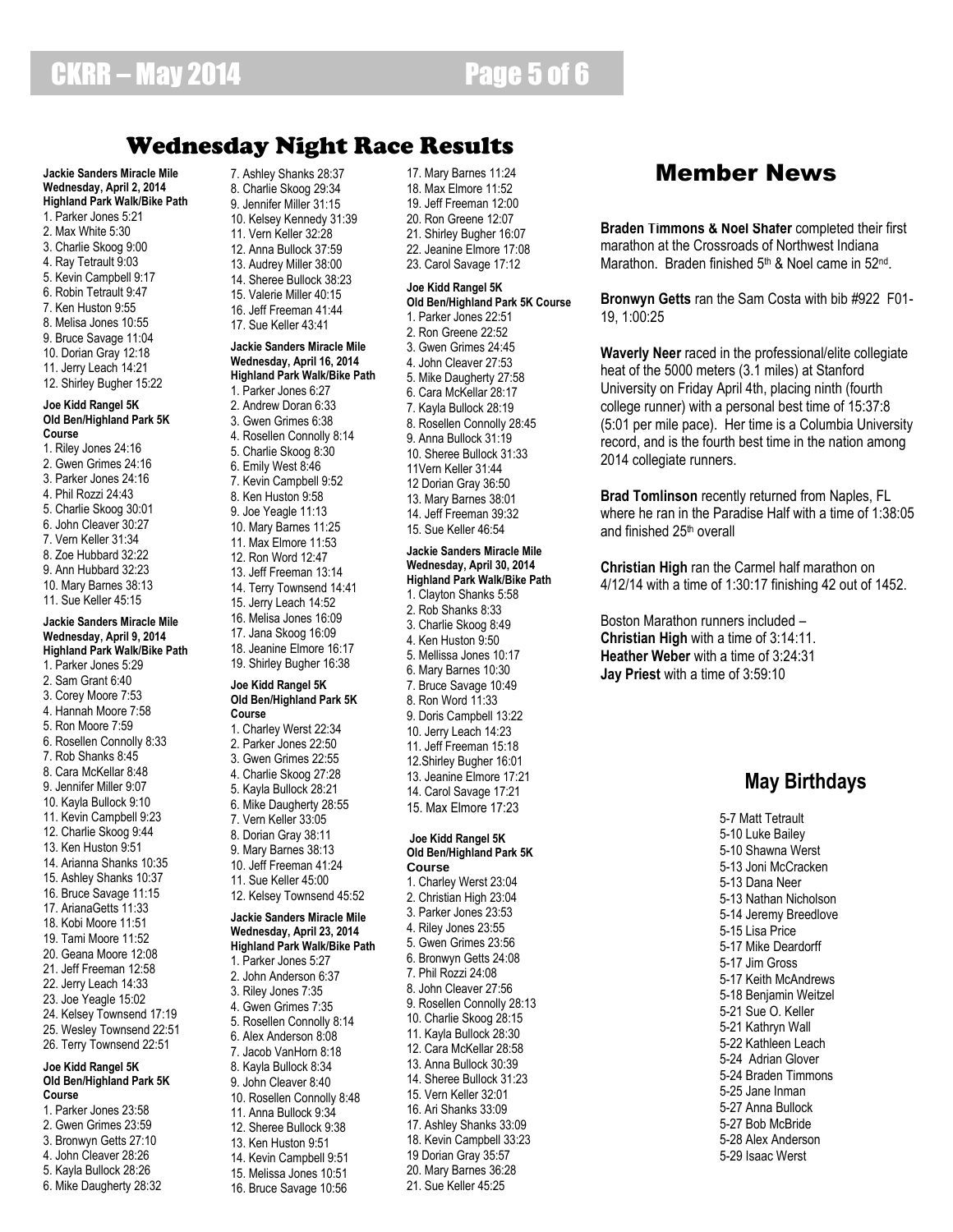# $CKRR - May$   $2014$   $Q = 3$  of

# **2014 Club Point Races**

#### **May 10**

Norris Insurance 3m Walk/ 4m Run Time: 8:30 am Location: Jackson Morrow Park, Kokomo, In Contact: John Norris Website: norrisinsurance.com

#### **May 17**

MCF Prison Breakout 5K Time<sup>.</sup> Location: Bunker Hill Contact: Anne Hubbard

#### **May 24**

CKRR Almost Free 5K Time: 8 am Location: Highland Park Contact: Mark Shorter

#### **June 7**

Bona Vista 5K Run/Walk Time: 8 am Location: Contact: Vicki Boles

#### **June 14**

Norris Insurance 5m Run/ 3m Walk Time: 8 am Location: Greentown, IN Contact: John Norris Phone: (765) 395-7761 Website: norrisinsurance.com

#### **July 5**

CKRR Haynes Apperson 4m, 3m and 1m Time: 8 am Location: Memorial Gym, Kokomo, IN Contact: Mike Anderson & family **July 12** 

Race for Grace 5K Run Time: 8 am ? Location: Calvary Presby, 7th & Spencer Strs, Logansport Contact: Phone: (574) 753-0505

#### **July 19**

Western Panther Prowl 5K Run/Walk Time: 8 am Location: Russiaville, IN Contact: Gary Jewell NOTE: Please do NOT park in the lot at Waddell's IGA. It is reserved for their customers only.

### **August 2**

Norris Insurance 5K Run/ Walk Time: 8 am Location: Converse, IN Contact: John Norris Website: norrisinsurance.com

### **August 16**

CAM Race for Shelter 5K Run/Walk Time: 8 am Location: Oakbrook Valley, Russiaville, IN Contact: Oakbrook Community Church Phone: (765) 252-7030

#### **August 23** *Runnin the Shores 5K -*

Time<sup>.</sup> Location: Contact: Rebecca Monroe

#### **September 6**

5th Annual Steps to Recovery 5K Time: Location: Contact: Reba Harris

#### **September 13**

Annual CK Girls Night Out 5K Time: 5:00 pm Location: Downtown Kokomo Contact: Rebecca Monroe

## **September 27**

14th Bee Bumble 5K/10K Time: 8:00 am Burnettsville, IN Contact: Don Hurd

#### **October 4**

Cole Porter 5K Run/Walk, 15K Run Time: 9:00 AM Location: Circus Bldg, Peru, IN Contact: Jim Yates

#### **October 25**

YMCA Jack-o-lantern Jog - **maybe** 5K Run/Walk Time: 8am Location:YMCA, Kokomo Contact:

#### **November 8**

CKRR Charity 5K Run/ Walk Points 20 for Each Finisher Time: 9 AM Location: UAW 292 Union Hall Contact: Jeannie Townsend

#### **November 27**

Club Kokomo Cares 5K Run/Walk Time: 8 AM Location: Rogers Pavilion

 Highland Park, Kokomo, IN Highland Park Contact: Ray & Robin Tetrault, Mark Shorter Phone: (765) 854-1393

#### **December 31**

CKRR New Year's Eve 5K Run/ Walk Time: 2 PM Location: UAW Local 292 Contact: Joni McCraken

# **Additional Schedule Dates**

## **Apperson Kids Track & Field**

**July 5** Location: Memorial Gym Track Field Kokomo, IN Contact: Jordan Ousley

## **Coyote Kids Schedule**

Location: Jackson Morrow Park Kokomo, IN Contact: Robin & Ray Tetrault **June 5, 12, 19 & 26 July10, 17, 24 (rain date if necessary) July 31-Awards**



 **DON'T WEAR HEADPHONES**. Use your ears to be aware of your surroundings. Your ears may help you avoid dangers your eyes may miss during evening or early morning runs.

 **Run against traffic so you can observe approaching automobiles**. By facing on-coming traffic, you may be able to react quicker than if it is behind you.

 **Look both ways before crossing**. Be sure the driver of a car acknowledges your right-of-way before crossing in front of a vehicle. Obey traffic signals.

 **Carry identification or write your name, phone number, and blood type on the inside sole of your running shoe**. Include any medical information.

 **Always stay alert and aware of what's going on around you**. The more aware you are, the less vulnerable you are.

 **Carry a cell phone or change for a phone call**. Know the locations of public phones along your regular route.

 **Trust your intuition about a person or an area**. React on your intuition and avoid a person or situation if you're unsure. If something tells you a situation is not "right", it isn't.

 **Alter or vary your running route pattern**; run in familiar areas if possible. In unfamiliar areas, such as while traveling, contact a local RRCA club or running store. Know where open businesses or stores are located in case of emergency.

**Run with a partner**. Run with a dog.

 **Write down or leave word of the direction of your run**. Tell friends and family of your favorite running routes.

 **Avoid unpopulated areas, deserted streets, and overgrown trails**. Avoid unlit areas, especially at night. Run clear of parked cars or bushes.

 **Ignore verbal harassment and do not verbally harass others**. Use discretion in acknowledging strangers. Look directly at others and be observant, but keep your distance and keep moving.

 **Wear reflective material if you must run before dawn or after dark**. Avoid running on the street when it is dark.

 **Practice memorizing license tags or identifying characteristics of strangers.**

**Carry a noisemaker**. Get training in self-defense.

 **When using multi-use trails, follow the rules of the road**. If you alter your direction, look over your should before crossing the trail to avoid a potential collision with an oncoming cyclist or passing runner.

 **CALL POLICE IMMEDIATELY** if something happens to you or someone else, or you notice anyone out of the ordinary. It is important to report incidents immediately

The RRCA encourages our members and the press to reproduce and circulate these tips. Please be sure to acknowledge the RRCA as your source for General Running Safety Tips.

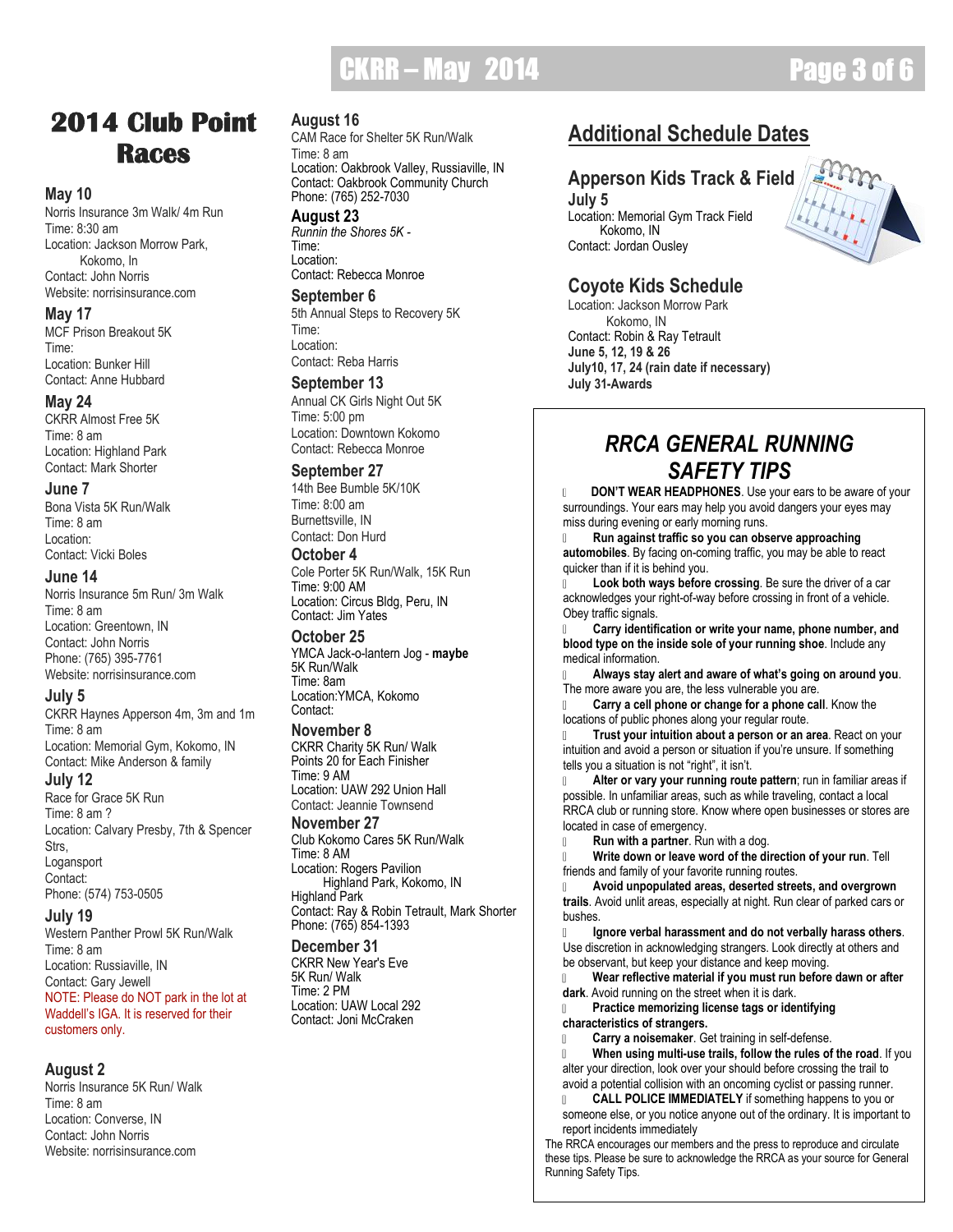# **CKRR – May 2014 Page 5 of 6**

# Race Results

**CKRR Ultimate 10m run, 5 mile run, 5 mile Walk Logansport, IN April 5, 2014 10 Mile Run** 1. Cole Jackson 57:40 2. Scott Colford 59:47 **3. Parker Jones 1:01:35 4. Dana Neer 1:05:32 5. Jay Priest 1:09:52** 6. Pablo Morales 1:10:59 **7. Brad Tomlinson 1:11:23** 8.SteveMcDorman 1:15:32 **9. Chris Lasley 1:16:52** 10. Manuel Torres 1:18:25 **11. Kelly Wright 1:19:55 12. Ron Greene 1;20:37 13. Jordan Ousley 1:22:25** 14. Nicole Hampshire 1:22:25 15. Jeff Scott 1:23:09 **16. Keith Hill 1:23:52** 17. Tarin Serra 1:24:36 18. Michelle Larson 1:25:01 **19. Charlie Skoog 1:27:10 20. Tami Moore 1:27:27 21. Dana Culp 1:27:55 22. Jennifer Van Horn 1:28:06** 23. Jon Serra 1:28:13 24. Connie Gamble 1:29:02 **25. Jana Skoog 1:31:55** 26. Angela Marrow 1:32:54 27. Shane Hillman 1:32:54 28. Kevin Lucy 1:34:12 29. Bethany Kirkwood 1:35:05 **30. Mike Deardorff 1:35:21 31. Melissa Goad 1:35:38 32. Mark Shorter 1:36:02 33. Maurice Wright 1:36:30** 34. Kelly Sears 1:46:27 **35. David Hughes 2:11:18** 36. Fred Chew 2:11:18

**5 Mile Run 1. Kory Kennedy 29:46 2. Gwen Grimes 37:43 1st woman 3. Carly Jones 38:16 4. Phil Rozzi 40:24** 5. Mike Gaines 41:02 6. Todd Hostetler 41:39 **7. Billy Stanton 41:47** 8. Ethan Hostetler 42:53 **9. Billy Jones 43:44 10. Joni McCracken 44:31 11. Warren Tierney 45:16** 12. Rocky Ellis 45:48 **13. Emilie Hubbard 47:14** 14. Jenny White 48:32 **15. Laurie Ousley 49:33** 16. Mike Daugherty 50:35 17. Abigail Barger 50:46 **18. Robin Tetrault 51:29 19. Ray Tetrault 53:08** 20. JenniMykkanen 53:39 **21. Ann M. Hubbard 54:04 22. Virgil Weitzel 54:38 23. Michael Graham 54:42** 24. Kelly Studebaker 1:05:48 **25. Sue Keller 1:11:03** 26. Lisa Kesling 1:11:04 27. Megan Landis 1:17:14 **28. Shirley Bugher 1:25:25**

#### **5 Mile Walk 1. Vince Lorenz 44:44 2. Mary Miller 52:46 1st woman 3. Toney Lorenz 1:04:48 4. Jim Gross 1:04:50 5. Bob McBride 1:09:15** 6. Marsha Daugherty 1:10:19 **7. Anita Dillman 1:12:14**

# A Member's Thank You!

Just a passing along a note of how Club Kokomo impacts our children. Zach Miller just ran his 1st marathon in Carmel today with a time of 3:02.45, qualifying him for the Boston Marathon next year.

The little boy who used to bake his 4H cookies and bring them to

Club Kokomo to taste test before submitting them for judging has grown up! The Wiles can attest to this! Club Kokomo is like another family. Zach received much encouragement from CK members when he used to run during his elementary and middle school years.

I do not have any email addresses but Mark Shorter's and Linda's so I am sending this to you guys to say Thank You for all Club Kokomo does! Feel free to pass this along to others because so many people have touched Zach's life.

Even though he now lives around Carmel, perhaps we can connect him with other Boston qualifiers in the future.

Thank you! - Mary Miller -



# *From the President's Pen*

Spring! Glorious spring has arrived! The grass is green, the birds are singing and the runners are running outside. Have you signed up for the "Almost Free" race yet? If you get your registration form in before the deadline, you, as a club member, do not have to pay to participate. This is our club's way of saying "Thank You" for being a member. A few of our regular volunteers will not be at the race. We need you to help! If you volunteer for this CKRR event, you will receive volunteer points. With most of the volunteer jobs, you can still run the race. You will, however, only receive points for the volunteer work and not for running the race.

Some of our newer members have asked how they can earn club points and why they want club points. Let me give you a brief run down. Points are only awarded to club members. If you are not a club member at the time you run a race, and later become one, we do not go back and assign points. So, please get your membership forms in as soon as you can.

Club members in each age division receive: 20 points to any club member who volunteers at a CKRR event (Ultimate, Almost Free, Haynes Apperson, Girl's Night Out, Charity Run, Club Kokomo Cares, and New Year's Eve races). You can earn volunteer points one time and you will not earn race points at the same event. 20 points for 1st place, 15 for 2<sup>nd</sup>, 12 for 3<sup>rd</sup>, 10 for 4<sup>th</sup>, 9 for 5<sup>th</sup>, 8 for 6<sup>th</sup>, etc. Age divisions are the same for, runners and walkers, men and women. They are 0-12, 13-19, 20-24, 25-29, 30-34, 35-39, 40-44,45-49, 50-54, 55-59, 60-64, 65-69, 70- 74, 75-79,and 80+. Racing one and/or two half-marathons, and/or marathon and/or one ultra-marathon is good for 20 points.

Now that you know how to get points, you may be wondering what you do with the points you receive. Prizes are awarded at the annual banquet. Both runners and walkers must finish 10 races and be in the top 3 of your group to be eligible for awards (you can keep an eye on your standing, in the monthly newsletter.) Runners and walkers (male or female) in the 0-12, 13-19, 70-74, 75-79, and 80+ age groups must finish 5 races and be in the top 3 of their age group to be eligible for awards. The point's award year is from January 1 through December 31. All awards are presented at the annual awards luncheon.

If you notice what you think is an error, in your points, please contact the newsletter editor and "kindly" present what you believe is the error. Please remember, we are all volunteers.

Hope to see you all at the "Almost Free" race next month.

Patty Weitzel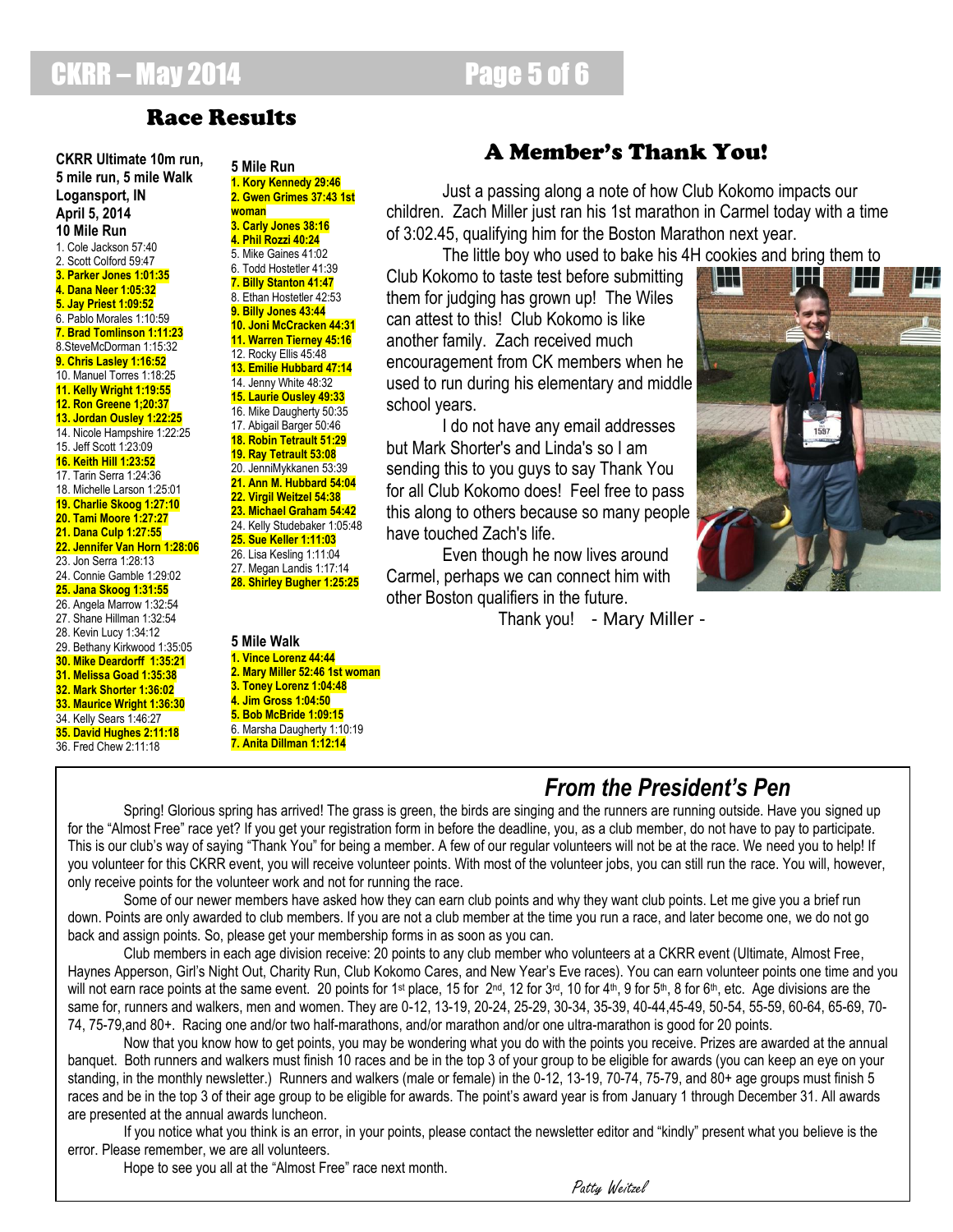# **Points Standings**

**(V= volunteer, H=half marathon, M=marathon)**

Parker Jones 60-3

**Male**

**Runner 0-12 Female** Natalie Nicholson 35-2 Ella Kantz 20-1 Hannah Moore 12-1 **Male** Jonah Hughes 20-1 Corey Moore 20-1 Jake Cleaver 15-1 **Runner 13-19 Female** Madison Cleaver 20-1 Bronwyn Getts 20-1H Carly Jones 20-1 **Male**

Braden Timmons 60-3M Samuel Bettegnies 15-1 Noah Hughes 15-1 **Runner 20-24**

#### **Female**

Emilie Hubbard 50-3 Gwen Grimes 44-3 Natalie Hoch 20-1 Nikki McCracken 15-1

### **Male**

Kory Kennedy 60-3 Jordan Ousley 50-3 Billy Jones 12-1 **Runner 25-29**

### **Female**

Kathryn Wall 40-2 Laura Heflin 30-2 Megan Tetrault 20-1H

#### **Walker 25-29 Male** Vince Lorenz 60-3 **Runner 30-34 Female** Melissa Goad 40-2 Valerie Leger 15-1 Angela Anderson 12-1 **Male** Michael Anderson 20-1 **Runner 35-39 Female**

Jennifer Van Horn 55-3 Kelly Wright 20-1 Geana Moore 15-1 **Male**

Chris Lasley 40-2 Maurice Wright 15-1

#### **Runner 40-44 Female**

Michele Nicholson 40-2 Stacey Bettegnies 27-2 Heather Weber 20-1M Anne Kantz 15-1 Brooke Cleaver 10-1 **Male** Brad Tomlinson 60-3H Keith Hill 42-3 Scott Riggle 20-1 Christian High 15-1 Dana Culp 12-1

**Runner 45-49 Female** Joni McCracken 60-3 Tami Moore 35-2 Laura Cook 27-2 Carrie Gruel 10-1 Bea Wiles 9-1 **Male** Jay Priest 75-4MH Noel Shafer 60-3M Michael Graham 37-3 Ron Moore 27-2 Virgil Weitzel 20-1 **Walker 45-49 Female** Lisa Price 20-1 Carol Savage 15-1 **Runner 50-54 Female**

Cara McKellar 55-3V Ann Hubbard 42-3 Laurie Ousley 40-2 **Male**

## Dana Neer 60-3

Phil Rozzi 50-3 Scott Deyoe 44-3H Warren Tierney 35-3 Kevin Whitted 9-1 Tom Cleaver 8-1 **Walker 50-54 Female** Mary Miller 40-2

Jean Heflin 20-1

### **Runner 55-59 Female**

Jana Skoog 80-4H Robin Tetrault 50-3H Mary Barnes 27-2 Anna Rangel 15-1 **Male** Mike Deardorff 52-3H Ray Tetrault 50-3 Keith McAndrews 20-1 Greg Townsend 20-1V RJ Kerr 15-1 **Walker 55-59 Female** Jayne Stucker 60-3V **Male** Damon Clements 20-1 Runner 60-64 Female Sue Keller 60-3 Shirley Bugher 30-2

### **Male**

Charlie Skoog 70-4H Ron Greene 60-3H Mark Shorter 39-3 Steve Kilcline 20-1V Steve Kilcline 20-1V Rick Spencer 20-1V **Walker 60-64 Female** Jan Wall 40-2 Carrie Williams 30-2 **Male**

Toney Lorenz 44-3 Vernon Keller 40-2 Greg Wall 30-2

### **Runner 65-69 Male**

David Hughes 55-3 Phil Leininger 40-2V Robin Michael 27-2 Ricke Stucker 20-1V **Walker 65-69 Female** Anita Dillman 60-3 Diane Brown 20-1V Mary Lou Rutherford 15-1 Male Bob McBride 40-2 **Runner 70-74 Male** Billy Stanton 60-3 John Peters 30-2 **Walker 70-74 Male** Jim Gross 60-3 John Mohr 30-2 Dan Coughlin 20-1V **Walker 75-79 Male** Jerry Lambert 20-1 **Walker 80+ Male** Riley Case 20-1

# **Chaplain's Chatter**

The 90<sup>th</sup> Kokomo Relays. The Indy Mini. 3 Saturday CK races. Golf. Mushrooms. Motorccle rides. Free physicals for Howard County athletes at KHS. Mother's Day. Sectional and Regional track meets. The Indy 500. Memorial Day. Fun month!

Our extended family is showing up for dinner and we're really dreading it because some of them are very hard to get along with. Should we just be gracious and pretend that everything is okay, or should we confront them?

Instead of seeing this as a problem, why not ask God to help us see it as an opportunity to bring our family closer together?

How might we do this? One way would be to do all we can to include others in our planning and preparation – even some who aren't normally included. The main thing is to make everyone feel welcome.

Then, pray about this gathering, asking God in advance to defuse any potential problems and hurt feelings, and to make it a time of peace and joy. In addition, begin our meal with a prayer, thanking God not only for the food He has provided, but also for the privilege of being together as a family.

Finally, ask God to help us be an example of grace and kindness to our family. It could do much to calm some who might otherwise be tempted to speak critically or unwisely.

Always thanking God for his gift of grace, Ricke